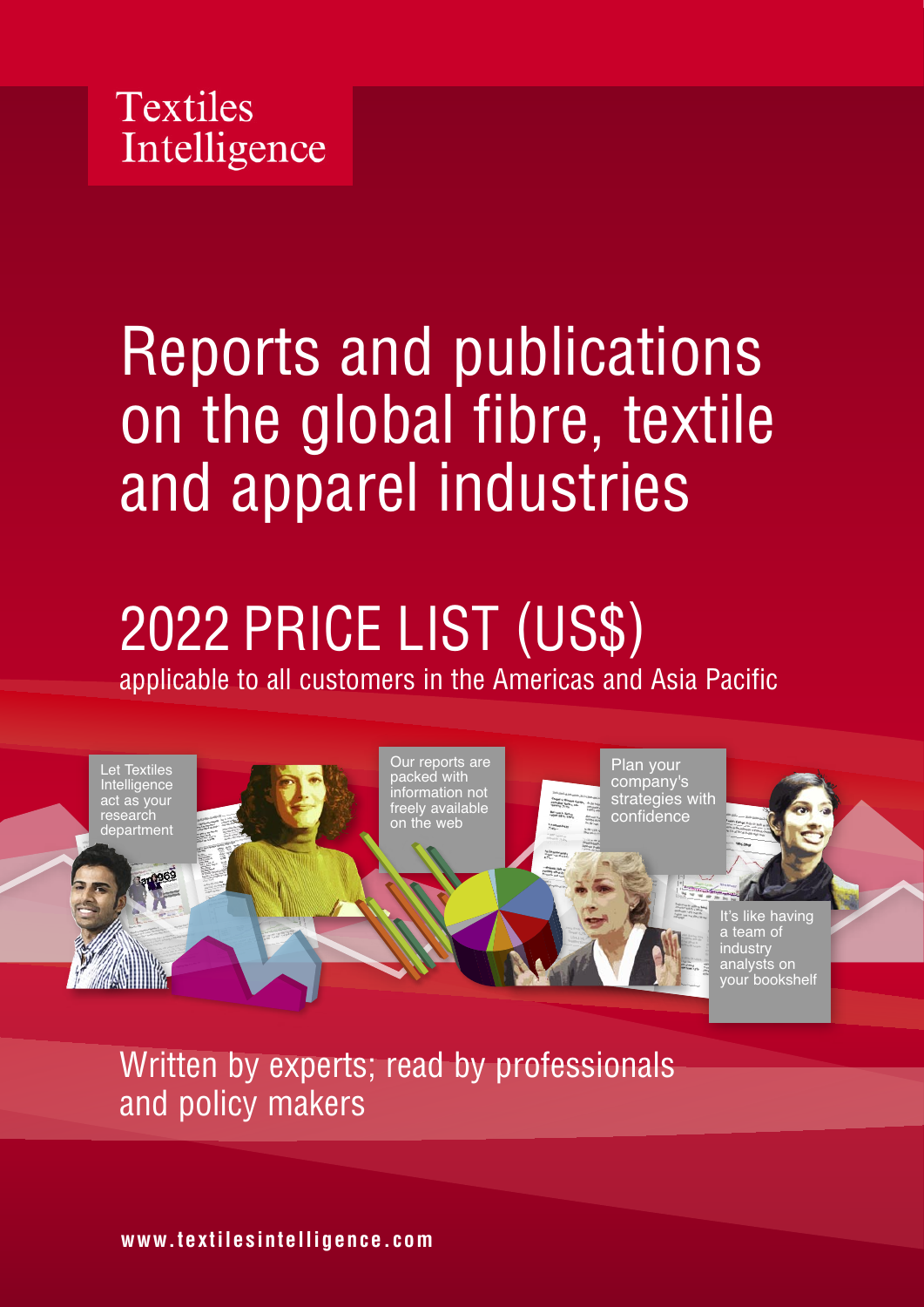## 2022 **SUBSCRIPTION PUBLICATIONS** PRICE LIST applicable to all customers in the Americas and Asia Pacific

| <b>Publication</b>                                                                        | <b>Price</b> |
|-------------------------------------------------------------------------------------------|--------------|
| <b>Textile Outlook International (6 issues)</b>                                           |              |
| in printed format only                                                                    | US\$3,140    |
| in printed and electronic format                                                          |              |
| - single named user licence                                                               | US\$4,710    |
| - multi-user, single site corporate licence                                               | US\$6,280    |
| Global Apparel Markets (4 issues and monthly interim bulletins)<br>in printed format only | US\$2,120    |
| in printed and electronic format                                                          |              |
| - single named user licence                                                               | US\$3,180    |
| - multi-user, single site corporate licence                                               | US\$4,240    |
| <b>Performance Apparel Markets</b> (4 issues and monthly interim bulletins)               |              |

| in printed format only                      | US\$2,160 |
|---------------------------------------------|-----------|
| in printed and electronic format            |           |
| - single named user licence                 | US\$3,240 |
| - multi-user, single site corporate licence | US\$4,320 |

### Technical Textile Markets (4 issues and monthly interim bulletins)

| in printed format only                      | US\$3,240 |
|---------------------------------------------|-----------|
| in printed and electronic format            |           |
| - single named user licence                 | US\$4,860 |
| - multi-user, single site corporate licence | US\$6,480 |

NB: Global corporate licences and 2nd rights publishing licences are also available. Please contact us to request details and prices.

#### **www.textilesintelligence.com**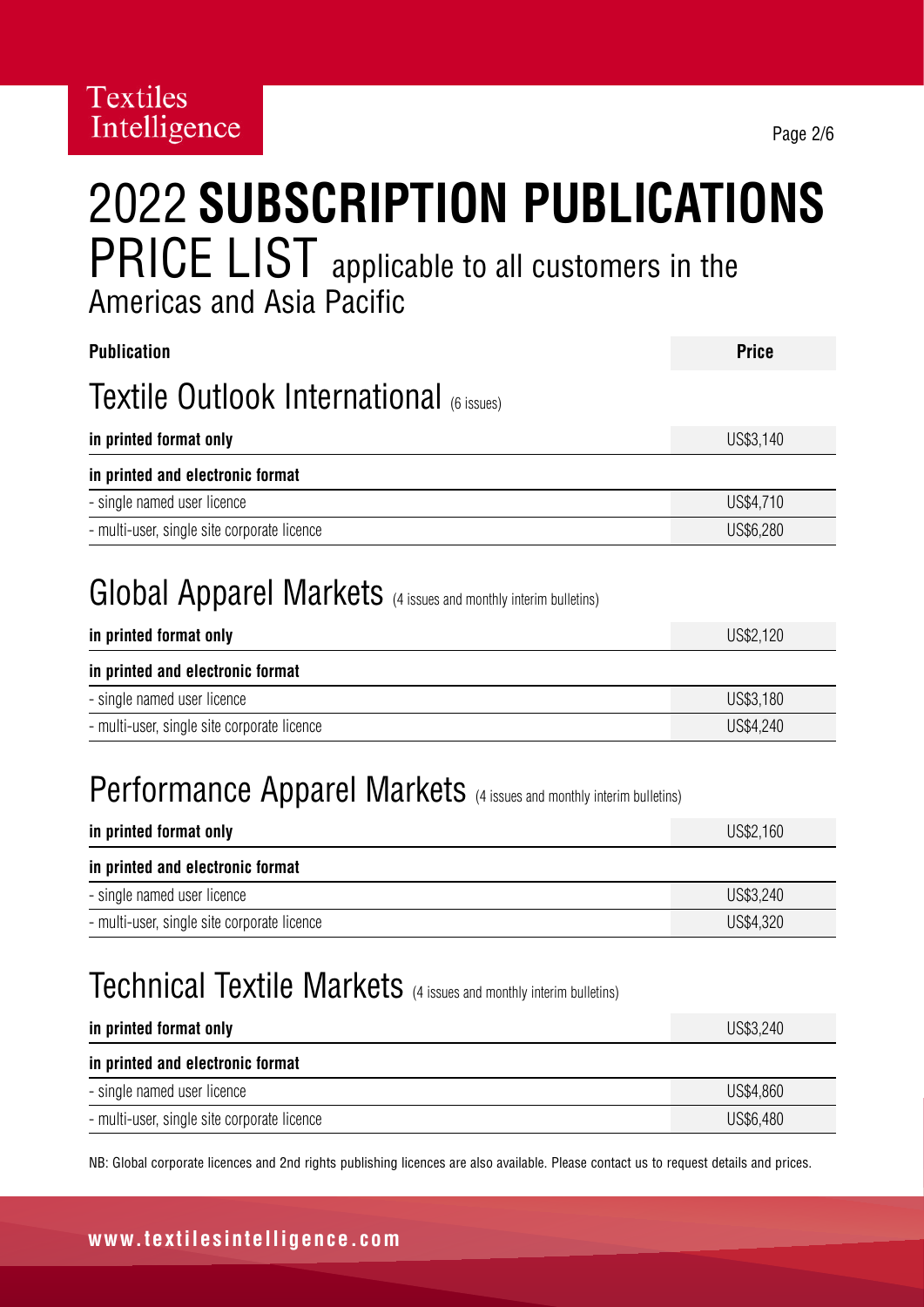# 2022 **BULLETIN SUBSCRIPTIONS** PRICE LIST applicable to all customers in the Americas and Asia Pacific

**Publication Price**

### Home Textiles Update (12 issues)

#### **published once a month, in electronic format only**

| - single named user licence                 | <b>US\$375</b> |
|---------------------------------------------|----------------|
| - multi-user, single site corporate licence | <b>US\$750</b> |

### Technical Textiles Business Update (12 issues)

#### **published once a month, in electronic format only**

| - single named user licence                 | <b>US\$375</b> |
|---------------------------------------------|----------------|
| - multi-user, single site corporate licence | <b>US\$750</b> |

### Performance Apparel Update (12 issues)

#### **published once a month, in electronic format only**

| - single named user licence                 | <b>JS\$375</b> |
|---------------------------------------------|----------------|
| - multi-user, single site corporate licence | US\$750        |

### Global Apparel Update (12 issues)

#### **published once a month, in electronic format only**

| - single named user licence                 | <b>JS\$375</b> |
|---------------------------------------------|----------------|
| - multi-user, single site corporate licence | JS\$750        |

NB: Global corporate licences and 2nd rights publishing licences are also available. Please contact us to request details and prices.

Page 3/6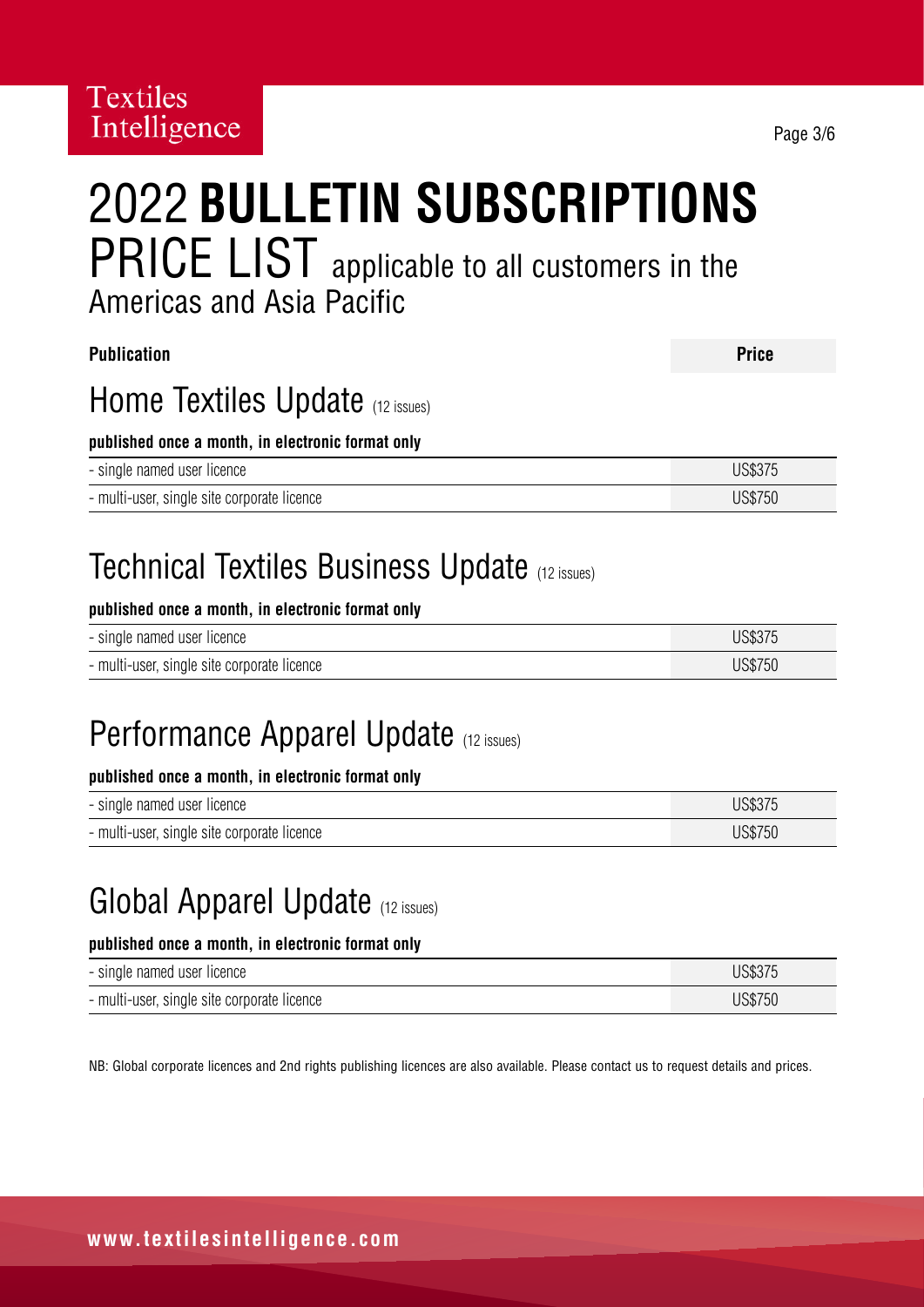# 2022 **SINGLE ISSUES** PRICE LIST

applicable to all customers in the Americas and Asia Pacific

| <b>Publication</b>                                                                                                                    | <b>Price</b>   |
|---------------------------------------------------------------------------------------------------------------------------------------|----------------|
| <b>Textile Outlook International</b> (Single issue, ie 1/6 of a subscription)                                                         |                |
| in printed format only                                                                                                                | <b>US\$785</b> |
| in printed and electronic format                                                                                                      |                |
| - single named user licence                                                                                                           | US\$1,178      |
| - multi-user, single site corporate licence                                                                                           | US\$1,570      |
| <b>Global Apparel Markets</b> (Single issue, ie 1/4 of a subscription)                                                                |                |
| in printed format only                                                                                                                | <b>US\$795</b> |
| in printed and electronic format                                                                                                      |                |
| - single named user licence                                                                                                           | US\$1,193      |
| - multi-user, single site corporate licence                                                                                           | US\$1,590      |
| <b>Performance Apparel Markets</b> (Single issue, ie 1/4 of a subscription)                                                           |                |
| in printed format only                                                                                                                | <b>US\$810</b> |
| in printed and electronic format                                                                                                      |                |
| - single named user licence                                                                                                           | US\$1,215      |
| - multi-user, single site corporate licence                                                                                           | US\$1,620      |
| <b>Technical Textile Markets</b> (Single issue, ie 1/4 of a subscription)                                                             |                |
| in printed format only                                                                                                                | US\$1,215      |
| in printed and electronic format                                                                                                      |                |
| - single named user licence                                                                                                           | US\$1,823      |
| - multi-user, single site corporate licence                                                                                           | US\$2,430      |
| NB: Global corporate licences and 2nd rights publishing licences are also available. Please contact us to request details and prices. |                |

**www.textilesintelligence.com**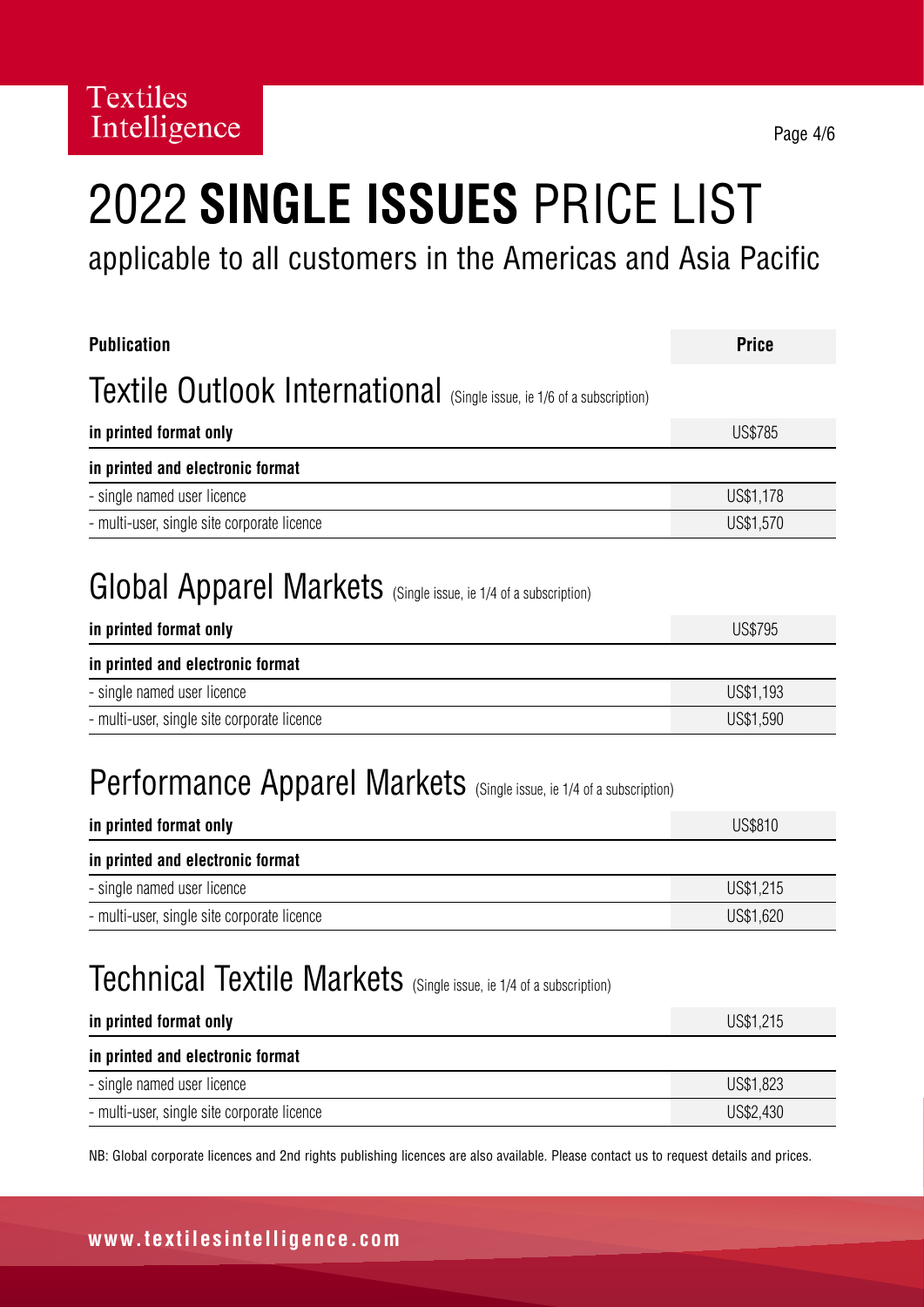# 2022 **INDIVIDUAL REPORTS**  PRICE LIST applicable to all customers in the Americas and Asia Pacific

|                                              | <b>Price</b>   |
|----------------------------------------------|----------------|
| Individual Reports in electronic format only |                |
| Up to 20 pages                               |                |
| - single named user licence                  | <b>US\$385</b> |
| - multi-user, single site corporate licence  | <b>US\$770</b> |
| 21-40 pages                                  |                |
| - single named user licence                  | US\$590        |
| - multi-user, single site corporate licence  | US\$1,180      |
| More than 40 pages                           |                |
| - single named user licence                  | US\$800        |
| - multi-user, single site corporate licence  | US\$1,600      |

NB: Global corporate licences and 2nd rights publishing licences are also available. Please contact us to request details and prices.

Page 5/6